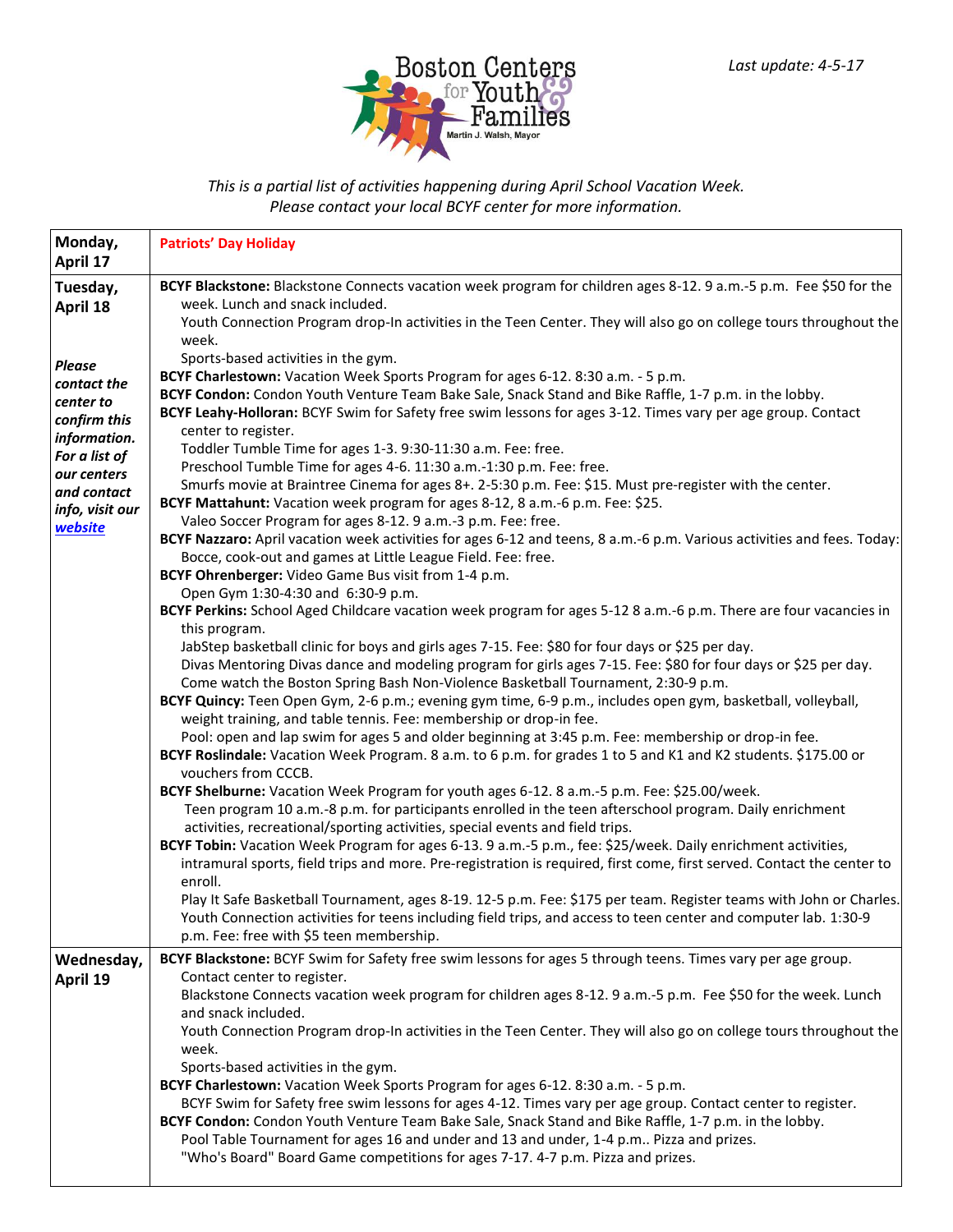|                   | BCYF Leahy-Holloran: BCYF Swim for Safety free swim lessons for ages 3-12. Times vary per age group. Contact                                                                                                                           |
|-------------------|----------------------------------------------------------------------------------------------------------------------------------------------------------------------------------------------------------------------------------------|
| <b>Our BCYF</b>   | center to register.                                                                                                                                                                                                                    |
| <b>Summer</b>     | Overnight trip to Great Wolf Lodge for ages 10+. Fee: center membership plus \$125. Must pre-register, limited                                                                                                                         |
| <b>Guide 2017</b> | slots.                                                                                                                                                                                                                                 |
| is available      | BCYF Madison Park: Host location for the All Girls Sport Festival for girls ages 11-14. Register here.                                                                                                                                 |
| online now        | BCYF Mason Pool: BCYF Swim for Safety free swim lessons for ages 4-12. Times vary per age group. Contact center to                                                                                                                     |
| and in print      | register.                                                                                                                                                                                                                              |
| soon!             | BCYF Lifeguard Institute. Free lifeguard training for ages 16-18. For detailed information visit our webpage.                                                                                                                          |
|                   | BCYF Mattahunt: Vacation week program for ages 8-12, 8 a.m.-6 p.m. Fee: \$25.                                                                                                                                                          |
|                   | Valeo Soccer Program for ages 8-12. 9 a.m.-3 p.m. Fee: free.                                                                                                                                                                           |
|                   | BCYF Nazzaro: April vacation week activities for ages 6-12 and teens, 8 a.m.-6 p.m. Various activities and fees. Today:<br>Artful Adventures at MFA and Improv Asylum comedy show for ages 6-12; Batting Cages in Middleton for teens. |
|                   | Fee: youth 6-12 free, teens small fee for batting cage and ice cream.                                                                                                                                                                  |
|                   | BCYF Ohrenberger: Visit to Edaville Railroad. Contact the center for more info.                                                                                                                                                        |
|                   | Open Gym 1:30-4:30 and 6:30-9 p.m.                                                                                                                                                                                                     |
|                   | BCYF Perkins: School Aged Childcare vacation week program for ages 5-12 8 a.m.-6 p.m. There are four vacancies in                                                                                                                      |
|                   | this program.                                                                                                                                                                                                                          |
|                   | JabStep basketball clinic for boys and girls ages 7-15. Fee: \$80 for four days or \$25 per day.                                                                                                                                       |
|                   | Divas Mentoring Divas dance and modeling program for girls ages 7-15. Fee: \$80 for four days or \$25 per day.                                                                                                                         |
|                   | Come watch the Boston Spring Bash Non-Violence Basketball Tournament, 2:30-9 p.m.                                                                                                                                                      |
|                   | BCYF Quincy: Teen Open Gym, 2-6 p.m.; evening gym time, 6-9 p.m., includes open gym, basketball, volleyball,<br>weight training, and table tennis. Fee: membership or drop-in fee.                                                     |
|                   |                                                                                                                                                                                                                                        |
|                   | Pool: open and lap swim for ages 5 and older beginning at 3:45 p.m. Fee: membership or drop-in fee.<br><b>BCYF Roche:</b> Open play, $3 - 6$ p.m. 1 <sup>st</sup> through 5 <sup>th</sup> grade                                        |
|                   | Open gym, 6-8 p.m. for ages 6 <sup>th</sup> through 12 <sup>th</sup> grade.                                                                                                                                                            |
|                   | BCYF Roslindale: Vacation Week Program. 8 a.m. to 6 p.m. for grades 1 to 5 and K1 and K2 students. \$175.00 or                                                                                                                         |
|                   | vouchers from CCCB.                                                                                                                                                                                                                    |
|                   | BCYF Shelburne: Vacation Week Program for youth ages 6-12. 8 a.m.-5 p.m. Fee: \$25.00/week.                                                                                                                                            |
|                   | Teen program 10 a.m.-8 p.m. for participants enrolled in the teen afterschool program. Daily enrichment                                                                                                                                |
|                   | activities, recreational/sporting activities, special events and field trips.                                                                                                                                                          |
|                   | BCYF Tobin: Vacation Week Program for ages 6-13. 9 a.m.-5 p.m., fee: \$25/week. Daily enrichment activities,                                                                                                                           |
|                   | intramural sports, field trips and more. Pre-registration is required, first come, first served. Contact the center to                                                                                                                 |
|                   | enroll.                                                                                                                                                                                                                                |
|                   | Play It Safe Basketball Tournament, ages 8-19. 12-5 p.m. Fee: \$175 per team. Register teams with John or Charles.                                                                                                                     |
|                   | Youth Connection activities for teens including field trips, and access to teen center and computer lab. 1:30-9                                                                                                                        |
|                   | p.m. Fee: free with \$5 teen membership.                                                                                                                                                                                               |
|                   | BCYF Tynan: Baseball Derby for boys and girls ages 7-11. 3-5 p.m. Fun activities and competitions for all.                                                                                                                             |
| Thursday,         | BCYF Blackstone: BCYF Swim for Safety free swim lessons for ages 5 through teens. Times vary per age group.                                                                                                                            |
| April 20          | Contact center to register.                                                                                                                                                                                                            |
|                   | Blackstone Connects vacation week program for children ages 8-12. 9 a.m.-5 p.m. Fee \$50 for the week. Lunch                                                                                                                           |
|                   | and snack included.                                                                                                                                                                                                                    |
|                   | Youth Connection Program drop-In activities in the Teen Center. They will also go on college tours throughout the                                                                                                                      |
|                   | week.                                                                                                                                                                                                                                  |
|                   | Sports-based activities in the gym.                                                                                                                                                                                                    |
|                   | BCYF Charlestown: Vacation Week Sports Program for ages 6-12. 8:30 a.m. - 5 p.m.                                                                                                                                                       |
|                   | BCYF Swim for Safety free swim lessons for ages 4-12. Times vary per age group. Contact center to register.<br>BCYF Condon: Condon Youth Venture Team Bake Sale, Snack Stand and Bike Raffle, 1-7 p.m. in the lobby.                   |
|                   | Dodgeball Tournament for ages 15 and under and 12 and under. 4-7 p.m. Prizes.                                                                                                                                                          |
|                   | BCYF Leahy-Holloran: BCYF Swim for Safety free swim lessons for ages 3-12. Times vary per age group. Contact                                                                                                                           |
|                   | center to register.                                                                                                                                                                                                                    |
|                   | BCYF Madison Park: Host location for the All Girls Sport Festival for girls ages 11-14. Register here.                                                                                                                                 |
|                   | BCYF Mason Pool: BCYF Swim for Safety free swim lessons for ages 4-12. Times vary per age group. Contact center to                                                                                                                     |
|                   | register.                                                                                                                                                                                                                              |
|                   | BCYF Lifeguard Institute. Free lifeguard training for ages 16-18. For detailed information visit our webpage.                                                                                                                          |
|                   | BCYF Mattahunt: Vacation week program for ages 8-12, 8 a.m.-6 p.m. Fee: \$25.                                                                                                                                                          |
|                   | Valeo Soccer Program for ages 8-12. 9 a.m.-3 p.m. Fee: free.                                                                                                                                                                           |
|                   | BCYF Nazzaro: February vacation week activities for ages 6-12 and teens, 8 a.m.-6 p.m. Various activities and fees.                                                                                                                    |
|                   | Today: Boda Borg (for ages 7-12 only.) Fee: \$30. Movies for 6 year olds and teens. Fee: \$12.                                                                                                                                         |
|                   | BCYF Ohrenberger: Bowling 2-6 p.m.                                                                                                                                                                                                     |
|                   | Open Gym 1:30-4:30 and 6:30-9 p.m.                                                                                                                                                                                                     |
|                   | BCYF Perkins: School Aged Childcare vacation week program for ages 5-12 8 a.m.-6 p.m. There are four vacancies in                                                                                                                      |
|                   | this program.                                                                                                                                                                                                                          |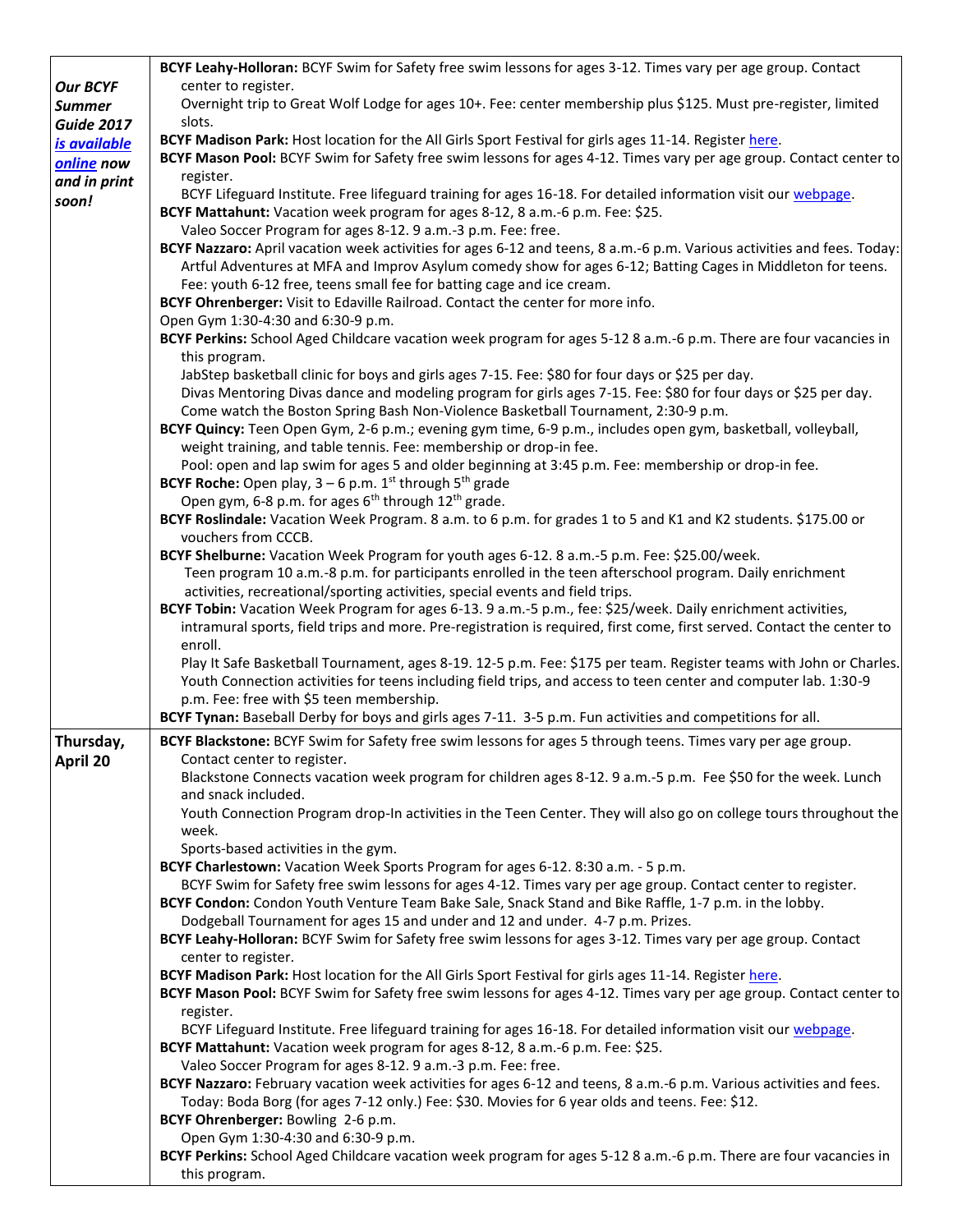|               | JabStep basketball clinic for boys and girls ages 7-15. Fee: \$80 for four days or \$25 per day.                        |
|---------------|-------------------------------------------------------------------------------------------------------------------------|
|               | Divas Mentoring Divas dance and modeling program for girls ages 7-15. Fee: \$80 for four days or \$25 per day.          |
|               | Come watch the Boston Spring Bash Non-Violence Basketball Tournament, 2:30-9 p.m.                                       |
|               | BCYF Quincy: Teen Open Gym, 2-6 p.m.; evening gym time, 6-9 p.m., includes open gym, basketball, volleyball,            |
|               | weight training, and table tennis. Fee: membership or drop-in fee.                                                      |
|               | Pool: open and lap swim for ages 5 and older beginning at 3:45 p.m. Fee: membership or drop-in fee.                     |
|               | <b>BCYF Roche:</b> Dodgeball, $2 - 5$ p.m. 1 <sup>st</sup> through $5th$ grade                                          |
|               | Open gym, 6-8 p.m. for ages 6 <sup>th</sup> through 12 <sup>th</sup> grade.                                             |
|               | BCYF Roslindale: Vacation Week Program. 8 a.m. to 6 p.m. for grades 1 to 5 and K1 and K2 students. \$175.00 or          |
|               | vouchers from CCCB.                                                                                                     |
|               | BCYF Shelburne: Vacation Week Program for youth ages 6-12. 8 a.m.-5 p.m. Fee: \$25.00/week.                             |
|               | Teen program 10 a.m.-8 p.m. for participants enrolled in the teen afterschool program. Daily enrichment                 |
|               | activities, recreational/sporting activities, special events and field trips.                                           |
|               | BCYF Tobin: Vacation Week Program for ages 6-13. 9 a.m.-5 p.m., fee: \$25/week. Daily enrichment activities,            |
|               | intramural sports, field trips and more. Pre-registration is required, first come, first served. Contact the center to  |
|               | enroll.                                                                                                                 |
|               | Play It Safe Basketball Tournament, ages 8-19. 12-5 p.m. Fee: \$175 per team. Register teams with John or Charles.      |
|               | Youth Connection activities for teens including field trips, and access to teen center and computer lab. 1:30-9         |
|               | p.m. Fee: free with \$5 teen membership.                                                                                |
|               | Community Batting Cage access for ages 10 and older, 5:30-7:30 p.m.                                                     |
|               | BCYF Tynan: Annual Whiffle Ball Tournament and Cookout for ages 12-17. 3-8 p.m.                                         |
|               |                                                                                                                         |
| Friday, April | BCYF Blackstone: BCYF Swim for Safety free swim lessons for ages 5 through teens. Times vary per age group.             |
| 21            | Contact center to register.                                                                                             |
|               | Blackstone Connects vacation week program for children ages 8-12. 9 a.m.-5 p.m. Fee \$50 for the week. Lunch            |
|               | and snack included.                                                                                                     |
|               | Youth Connection Program drop-In activities in the Teen Center. They will also go on college tours throughout the       |
|               | week.                                                                                                                   |
|               | Sports-based activities in the gym.                                                                                     |
|               | BCYF Charlestown: Vacation Week Sports Program for ages 6-12. 8:30 a.m. - 5 p.m.                                        |
|               | BCYF Swim for Safety free swim lessons for ages 4-12. Times vary per age group. Contact center to register.             |
|               | BCYF Condon: Condon Youth Venture Team Bake Sale, Snack Stand and Bike Raffle, 1-7 p.m. in the lobby.                   |
|               | BCYF Leahy-Holloran: BCYF Swim for Safety free swim lessons for ages 3-12. Times vary per age group. Contact            |
|               | center to register.                                                                                                     |
|               | "Dive in Movie" swim and watch a movie! Ages 8 and older, 4-5:30 p.m.                                                   |
|               | BCYF Madison Park: Host location for the All Girls Sport Festival for girls ages 11-14. Register here.                  |
|               | Community gym, 3- 6 p.m.                                                                                                |
|               | Co-ed Teen Night in gym-A, All- Girls gym time in Gym-B.                                                                |
|               | BCYF Mason Pool: BCYF Swim for Safety free swim lessons for ages 4-12. Times vary per age group. Contact center to      |
|               | register.                                                                                                               |
|               | BCYF Lifeguard Institute. Free lifeguard training for ages 16-18. For detailed information visit our webpage.           |
|               | BCYF Mattahunt: Vacation week program for ages 8-12, 8 a.m.-6 p.m. Fee: \$25.                                           |
|               | Valeo Soccer Program for ages 8-12. 9 a.m.-3 p.m. Fee: free.                                                            |
|               | BCYF Nazzaro: April vacation week activities for ages 6-12 and teens, 8 a.m.-6 p.m. Various activities and fees. Today: |
|               | roller skating. Fee: \$7.                                                                                               |
|               | BCYF Ohrenberger: Movie 2:30-6:30 p.m.                                                                                  |
|               | Open Gym 1:30-4:30 and 6:30-9 p.m.                                                                                      |
|               | BCYF Perkins: School Aged Childcare vacation week program for ages 5-12 8 a.m.-6 p.m. There are four vacancies in       |
|               | this program.                                                                                                           |
|               | JabStep basketball clinic for boys and girls ages 7-15. Fee: \$80 for four days or \$25 per day.                        |
|               | Divas Mentoring Divas dance and modeling program for girls ages 7-15. Fee: \$80 for four days or \$25 per day.          |
|               | Come watch the Boston Spring Bash Non-Violence Basketball Tournament, 2:30-9 p.m.                                       |
|               | BCYF Quincy: Teen Open Gym, 2-6 p.m.; evening gym time, 6-9 p.m., includes open gym, basketball, volleyball,            |
|               | weight training, and table tennis. Fee: membership or drop-in fee.                                                      |
|               | Pool: open and lap swim for ages 5 and older beginning at 3:45 p.m. Fee: membership or drop-in fee.                     |
|               | <b>BCYF Roche:</b> Castleball, $2 - 5$ p.m. 1 <sup>st</sup> through $5th$ grade.                                        |
|               | Free throw contest and Open gym, 6-8 p.m. for ages $6th$ through 12 <sup>th</sup> grade.                                |
|               | BCYF Roslindale: Vacation Week Program. 8 a.m. to 6 p.m. for grades 1 to 5 and K1 and K2 students. \$175.00 or          |
|               | vouchers from CCCB.                                                                                                     |
|               | BCYF Shelburne: Vacation Week Program for youth ages 6-12. 8 a.m.-5 p.m. Fee: \$25.00/week.                             |
|               | Teen program 10 a.m.-8 p.m. for participants enrolled in the teen afterschool program. Daily enrichment                 |
|               | activities, recreational/sporting activities, special events and field trips.                                           |
|               | BCYF Tobin: Vacation Week Program for ages 6-13. 9 a.m.-5 p.m., fee: \$25/week. Daily enrichment activities,            |